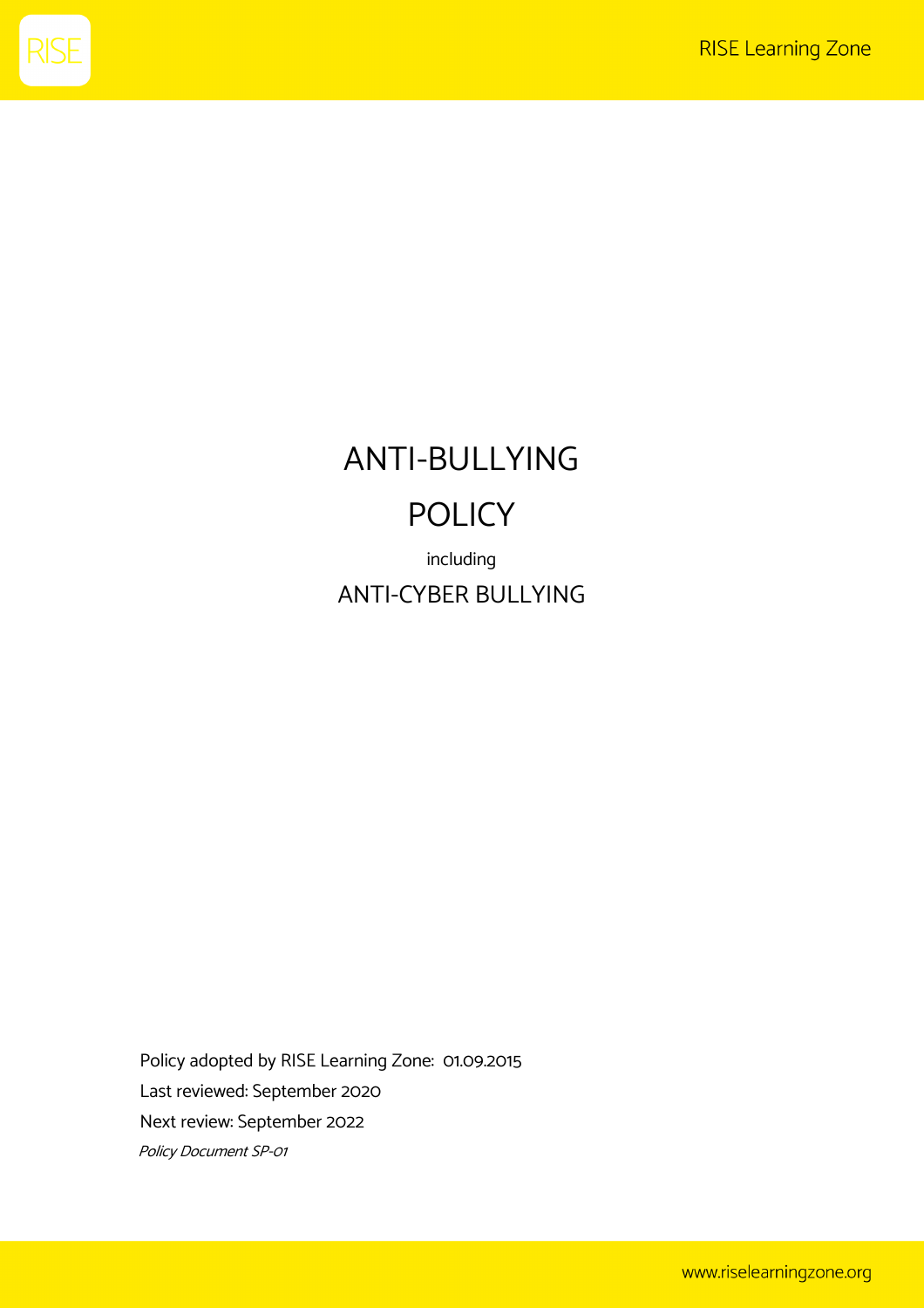# RISE LEARNING ZONE ANTI-BULLYING POLICY

#### **Statement**

Bullying is a conscious act which affects everyone involved. It can take place in any setting, including schools, in the home or the youth work sector. Therefore, there is a need for a concerted effort in order to challenge this behaviour.

This organisation will not tolerate the bullying of any member. This organisation consists of service users, parents/guardians/carers, management committee, youth workers, volunteers and other staff. We will actively support all victims of bullying and take appropriate action with the perpetrators as laid out in our grievance and disciplinary procedures. All perpetrators will incur sanctions, up to and including exclusion, relative to the seriousness of their behaviour.

#### **Background**

According to Every Child Matters (2003) and Youth Matters (2006), The Children's Act (2004), and The SEN and Disability Act (2001), Individuals have the right to feel safe as well as to enjoy and achieve. As RISE Learning Zone operates under these agendas it has a bullying policy and procedure. This covers actions to recognise, manage, prevent and raise awareness around bullying.

# **Aims of Policy**

- To promote a secure, safe, happy and friendly environment free from threat, harassment and any other type of bullying behaviour.
- To take positive action to prevent bullying occurring.
- To show commitment to anti-bullying behaviour.
- To inform children and parents of this policy and to develop a positive partnership to help maintain a bully-free environment.
- To make staff aware of their role in fostering the knowledge and attitudes required to achieve the above aims.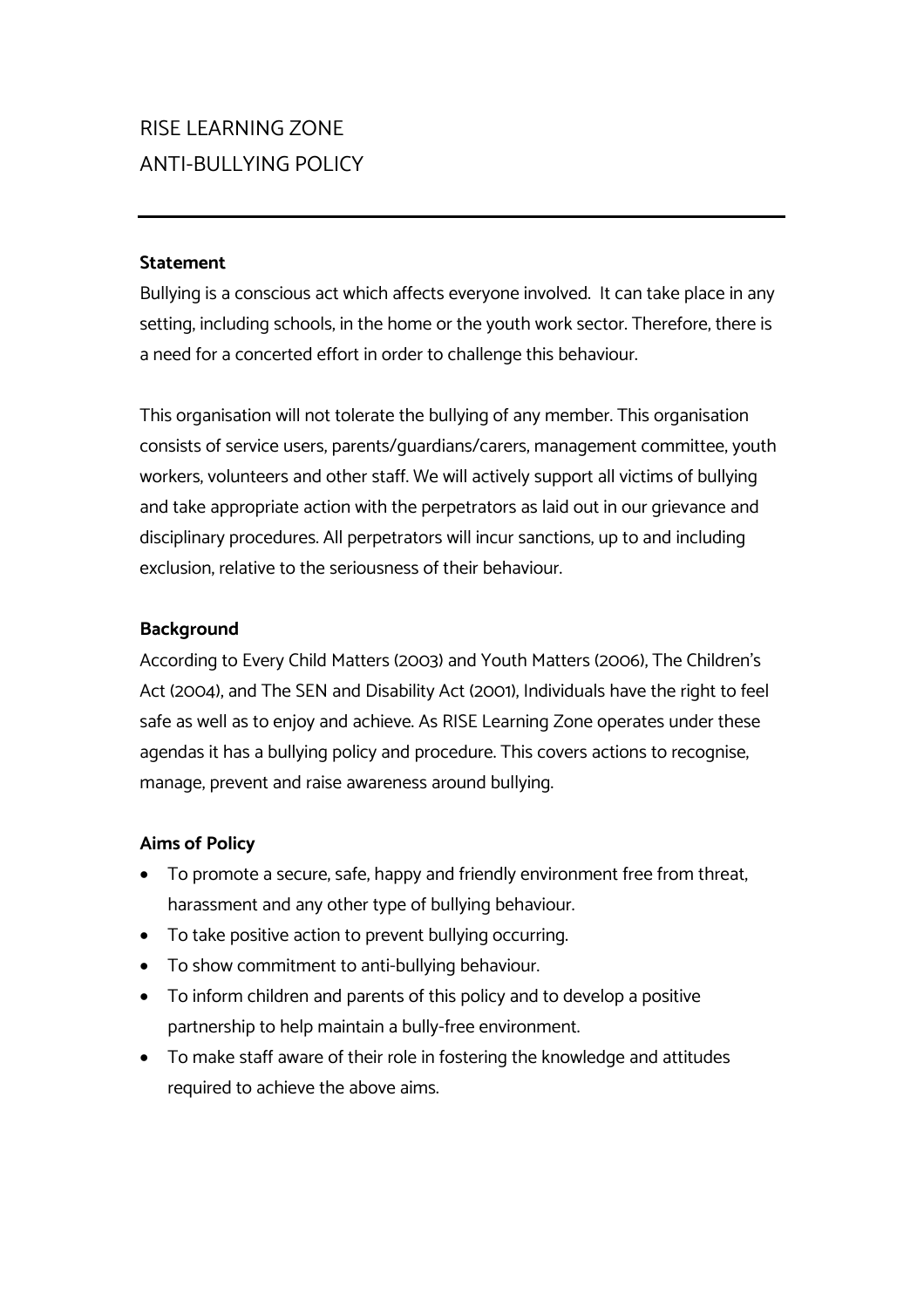### **Definitions**

#### **What is bullying?**

Bullying is any incident perceived by the victim or anyone else as bullying. This definition is designed to ensure that the school or youth organisation takes full account not only of what the victim says, but also the perceptions of those who have witnessed the incident, reported it or are aware of the circumstances. This means that if any person feels that an incident is motivated by bullying then it should be recorded as such and, as with all incidents, properly investigated.

#### **What does bullying look like, feel like, sound like?**

In the main it consists of:

**Physical** – hitting, kicking, pinching, sexual assault, extortion, stealing, hiding belongings;

**Verbal** – name calling, mockery, insulting, making offensive remarks, sexual innuendo, threatening; and

**Indirect** – spreading unpleasant stories about someone, exclusion from social groups, being made the subject of malicious rumours, graffiti, defacing of property, display of pornographic, classist, disabilist, homophobic, racist or sexist material.

#### **Who bullies?**

Anyone has the capacity to bully. There are no completely reliable predisposition diagnoses. However those who perceive themselves as low status within a community, institution or group may use bullying in an attempt to artificially boost their status. Self-esteem is therefore a key factor in whether someone bullies or not. This puts equal opportunities and inclusion at the centre of all anti-bullying work in youth organisations.

#### **Who is bullied?**

**Anyone** can be bullied – young person, parent/carer/guardian, staff member or volunteer. People who suffer bullying are often perceived by others to be different. Sometimes the perceived difference is individual to that person – shyness, physical appearance, clothing and possessions, accent, perceived inappropriate behaviour. Frequently the perceived difference comes from assigning an individual to a group. Such bullying would then be designated as classist, disabilist, homophobic, racist and religious, or sexist.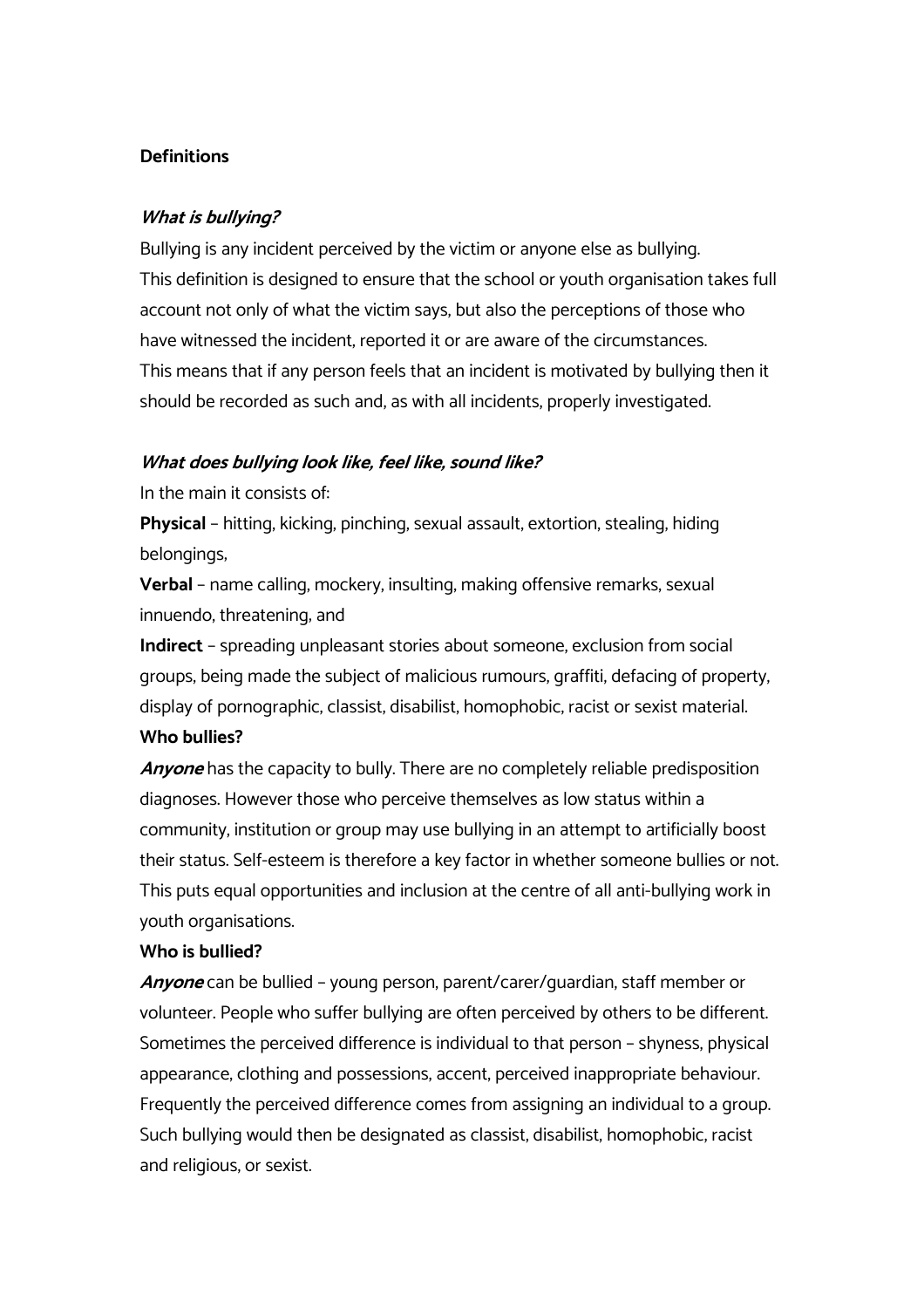People can be assigned or be a member of more than one group.

# **What is classist bullying?**

In classist bullying, a person is targeted for representing a perceived class or socioeconomic group. This not only impacts on the individual person, but on their families and others perceived to be from that same group. Incidents may include:

- verbal abuse by name-calling, offensive mimicry;
- physical threats or attacks;
- defacing of property;
- graffiti;
- inciting others to behave in a classist way;
- mocking clothing and belongings;
- refusing to co-operate in work and play (refusing to sit next to someone).

# **What is disabilist bullying?**

People with Special Educational Needs or disabled people may be less able or more reluctant to articulate experiences as well as others. However, they are often at greater risk of being bullied, both directly and indirectly, and usually about their specific difficulties or disability.

Incidents may include:

- verbal abuse by name-calling, offensive mimicry;
- physical threats or attacks;
- defacing of property;
- graffiti;
- inciting others to behave in a disabilist way;
- mockery of specific difficulty or disability;
- mockery of person's contributions to work;
- refusing to co-operate in work and play (refusing to sit next to someone).

# **What is homophobic bullying?**

In homophobic bullying, a person is targeted for being perceived as a lesbian, gay, bisexual or transgendered (trans) person. People do not have to be lesbian, gay, bisexual or trans to suffer homophobic bullying. This bullying not only impacts on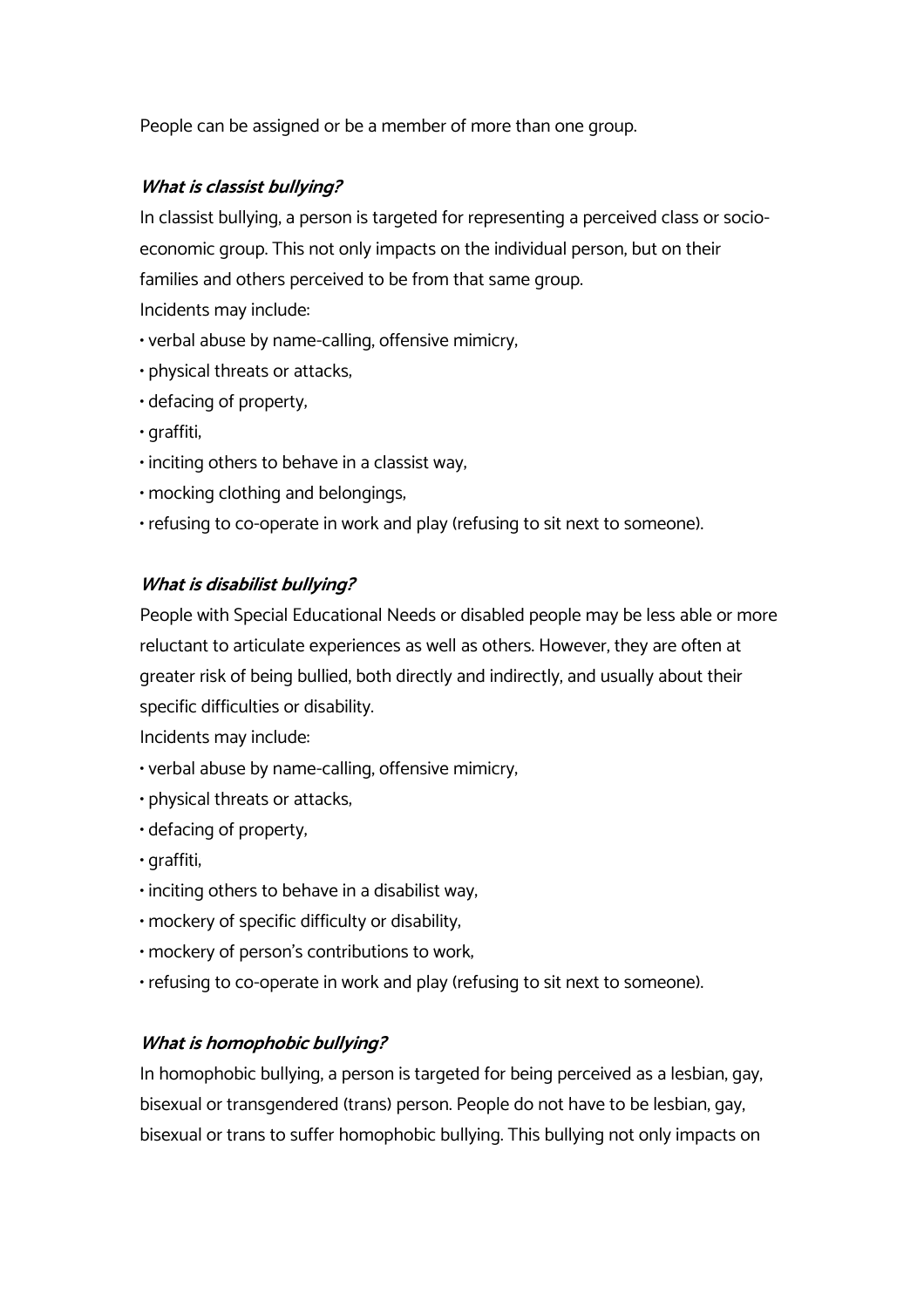the individual person, but on their families and others perceived to be from that same group. It may be based on gender stereotyping. Incidents may include:

- verbal abuse by name-calling, offensive mimicry;
- physical threats or attacks;
- mockery of subject and career choice;
- defacing of property;
- graffiti;
- inciting others to behave in a homophobic way;
- mockery of a person's demeanour or way of speaking;
- mockery of person's contributions to work;
- refusing to co-operate in work and play (refusing to sit next to someone).

#### **What is racist and religious bullying?**

In racist and religious bullying, a person is targeted for being perceived as being a member of a different ethnic, cultural or religious, group. People do not have to be of that group to suffer racist and religious bullying. This bullying not only impacts on the individual person, but on their families and others perceived to be from that same or similar group. Inappropriate assumptions maybe made about some one's religion or belief because of their ethnic origin.

Incidents may include:

- verbal abuse by name-calling, offensive mimicry;
- pretending not to understand/using gibberish;
- physical threats or attacks;
- mockery of physical appearance;
- wearing of provocative badges or insignia;
- having racist leaflets, comics or magazines;
- defacing of property;
- graffiti;
- inciting others to behave in a racist way;
- mockery of a person's demeanour or way of speaking;
- mockery of person's contributions to work;
- refusing to co-operate in work and play (refusing to sit next to someone);
- mockery of dress, religious observance, dietary habits;
- mockery of country of origin.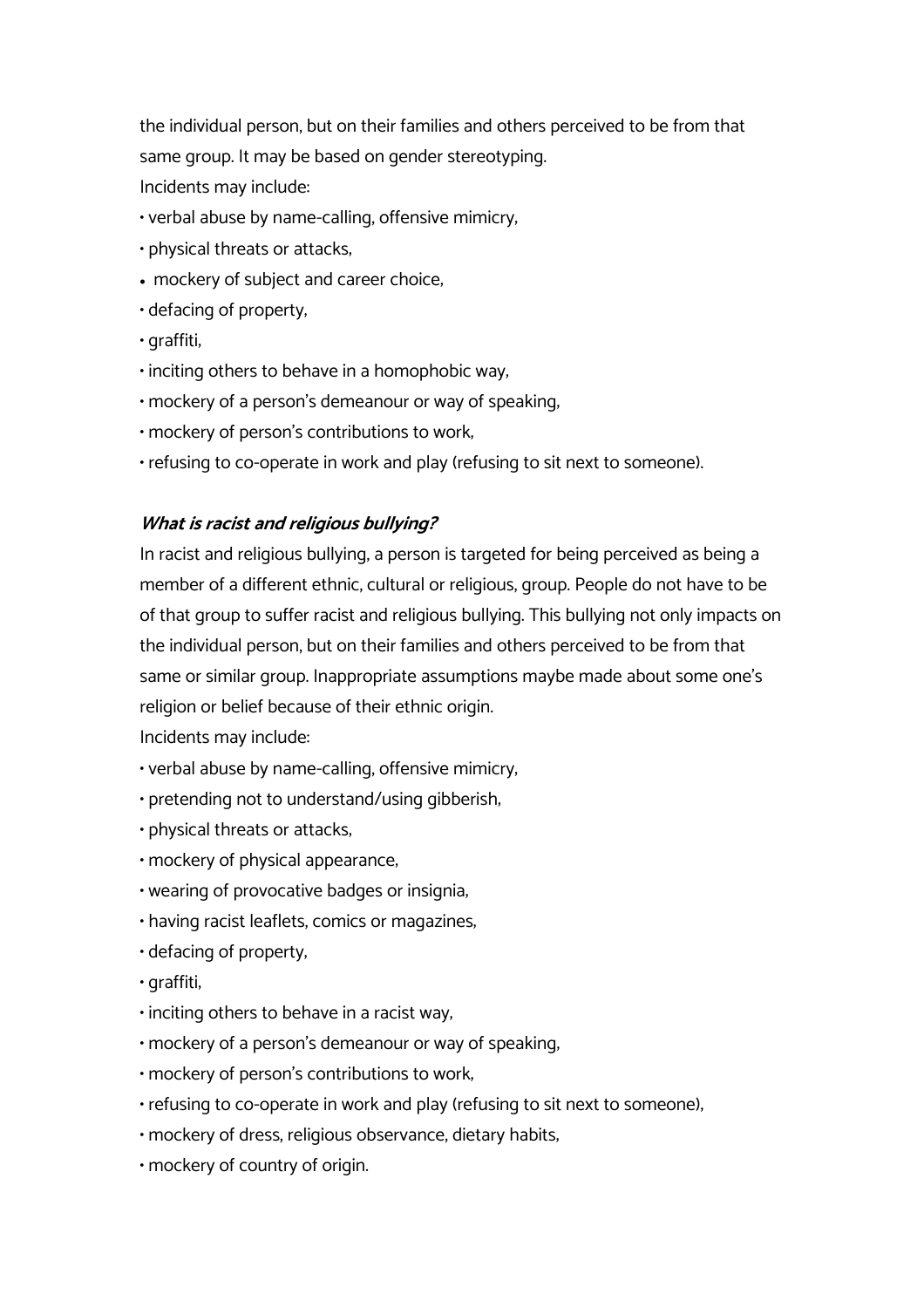# **What is sexist bullying?**

In sexist bullying, a person is targeted for being perceived as being a member of a particular gender. This bullying impacts on the individual person and on all men and women.

Incidents may include:

- verbal abuse by name-calling, offensive mimicry;
- physical threats or attacks;
- inappropriate and uninvited touching;
- sexual assault;
- display of pornographic material;
- mockery of physical appearance;
- wearing of provocative badges or insignia;
- having sexist leaflets, comics or magazines;
- sexual innuendo;
- defacing of property;
- graffiti;
- inciting others to behave in sexist way;
- mockery of a person's demeanour or way of speaking;
- mockery of person's contributions to work;
- refusing to co-operate in work and play (refusing to sit next to someone);
- mockery of clothing;
- mockery of subject and career choice.

Whilst all the above constitute some manifestations of bullying, it should be remembered that an incident of bullying is anything that the victim or anyone else perceives to be such an incident.

# **What is Cyberbullying?**

Cyberbullying is a type of aggression defined by Childnet International as the 'sending or posting of harmful or cruel text or images using the internet or other digital communication devices'. The Anti-Bullying Association has identified seven types of cyberbullying, ranging from abusive text messages, emails and phone calls, to bullying in internet chatrooms, social networking sites and instant messaging: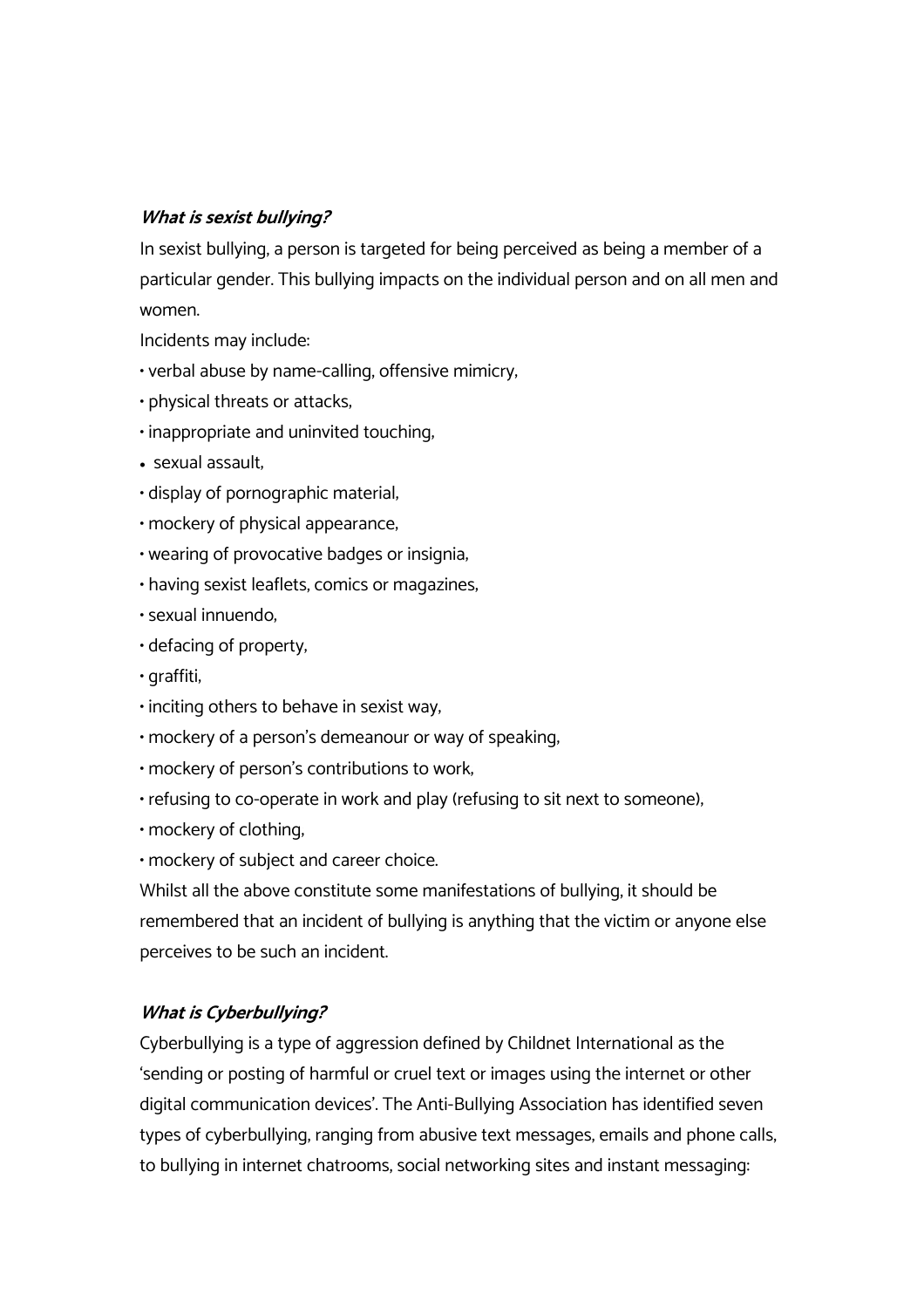**1. Text messages** – unwelcome texts that are threatening or cause discomfort.

**2. Picture/video-clips via mobile phone cameras** – images sent to others to make the victim feel threatened or embarrassed.

**3. Mobile phone calls** – silent calls or abusive messages; or stealing the victim's phone and using it to harass others, to make them believe the victim is responsible.

**4. Emails** – threatening or bullying emails, often sent using a pseudonym or somebody else's name.

**5. Chatroom bullying** – menacing or upsetting responses to children or young people when they are in a web-based chatroom.

**6. Instant messaging** – unpleasant messages sent as children conduct real-time conversations online.

**7. Bullying via websites** – use of defamatory blogs (web logs), personal websites and online personal polling sites.

Cyberbullying is insidious; it can be conducted 24 hours a day, seven days a week, following children into their private space and outside school hours. It can be anonymous. The audience is large and can be reached rapidly. Unlike other forms of bullying, a single incident can be experienced as a multiple attack – a video posted to a website can be copied to many different sites. Bystanders can become accessories by passing on a humiliating message. Messages on social networking sites remain there to damage social life and friendships and, in the case of teaching staff, reputation and credibility.

#### **Prevention**

Children and young people's behaviour is affected by the behaviour of the adults around them. Therefore we expect adults in an organisation to model respectful and courteous behaviour.

It is now a legal requirement to have an anti-bullying policy within schools and good practice for youth organisations.

In the promotion of the organisation's anti-bullying work all pastoral and academic curriculum areas and all teachers, youth workers and volunteers will reflect the organisation's equal opportunities policy and practice in all their work.

The organisation will develop partnerships with outside agencies such as the education and library boards youth service section, local voluntary groups, theatre in education projects, victim support and the police where appropriate, both to inform young people, youth workers, volunteers, and parents/carers/guardians of the issues and to give them support.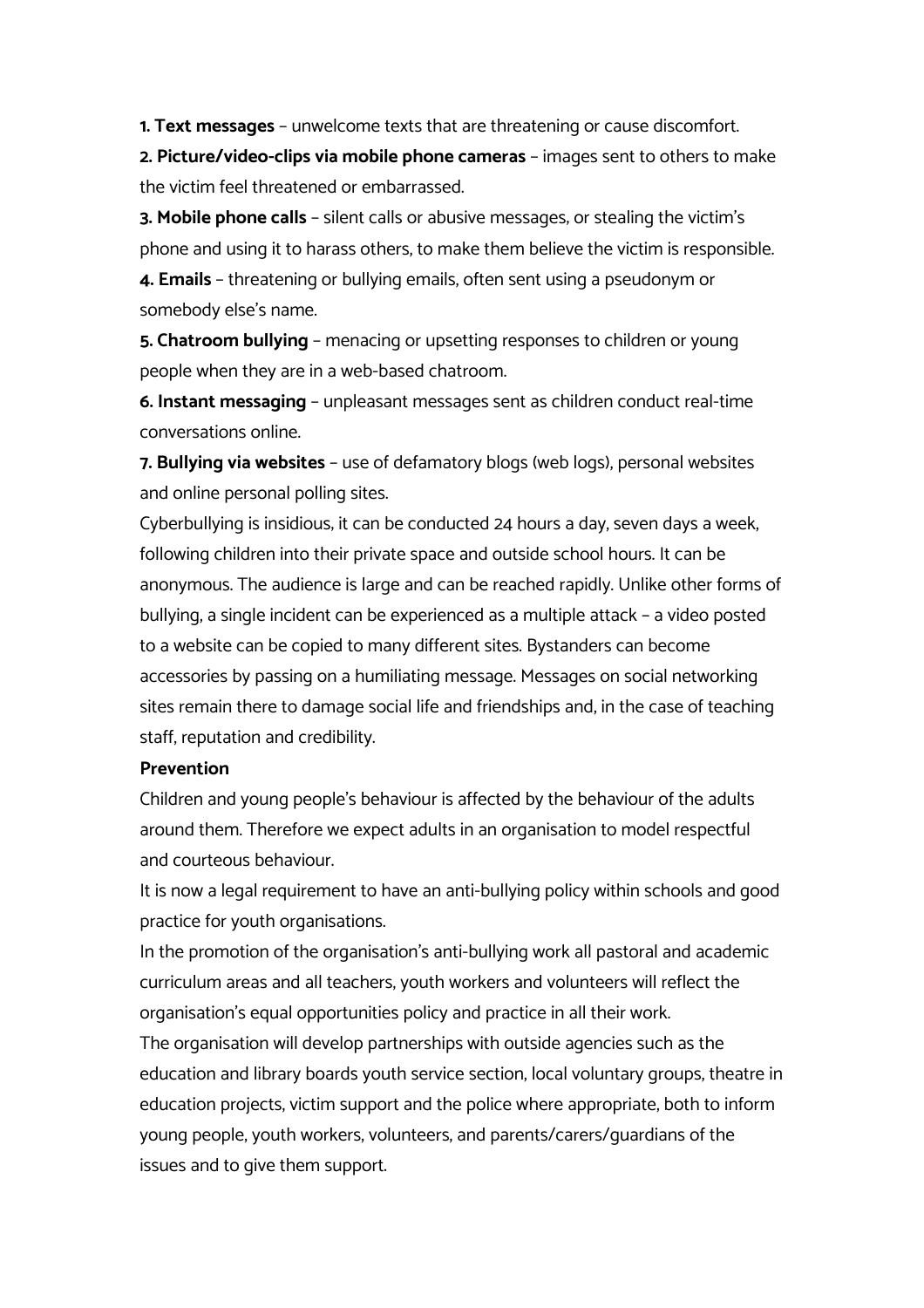All areas of the youth organisation including toilets and outdoor facilities will be appropriately supervised.

Group gatherings within the organisation's environment and displayed material will consistently reinforce the equal opportunity and anti-bullying policies.

The organisation accepts that:

• every member of the youth organisation has the right to feel comfortable, safe, secure, equally valued and respected;

• every member of the school or youth organisation has the right to grow and change, free from prejudice, stereotyping, harassment and negative discrimination; • every young person in the school or youth organisation has the right to equal access to a curriculum that meets their needs;

• learning and personal development is the entitlement and responsibility of every member of the school or youth organisation;

• every member of the school or youth organisation has the right to object to and/or reject language or behaviour, which is offensive and/or intimidating,

• every member of the school or youth organisation has the responsibility to treat others with respect;

• it is the responsibility of every member of the school or youth organisation to address and/or report all incidents of bullying.

# **Action**

All members of the school or youth organisation will be alert to the possibility of breaches of the policy and take appropriate action. Young people who identify that the policy is not being followed will alert an adult they trust. This may be a youth worker or volunteer. The person who receives a report from a young person will take it extremely seriously and be seen to be doing so.

# **Staff have a particular responsibility in addressing all forms of bullying. A failure to do so will be perceived as collusion.**

All allegations of breaches of the policy will be investigated thoroughly and sensitively. If a teacher, youth worker or volunteer is unsure how to deal with an incident, he or she will seek advice from a designated person.

Bullying can be a crime; we may therefore choose to involve the police where appropriate.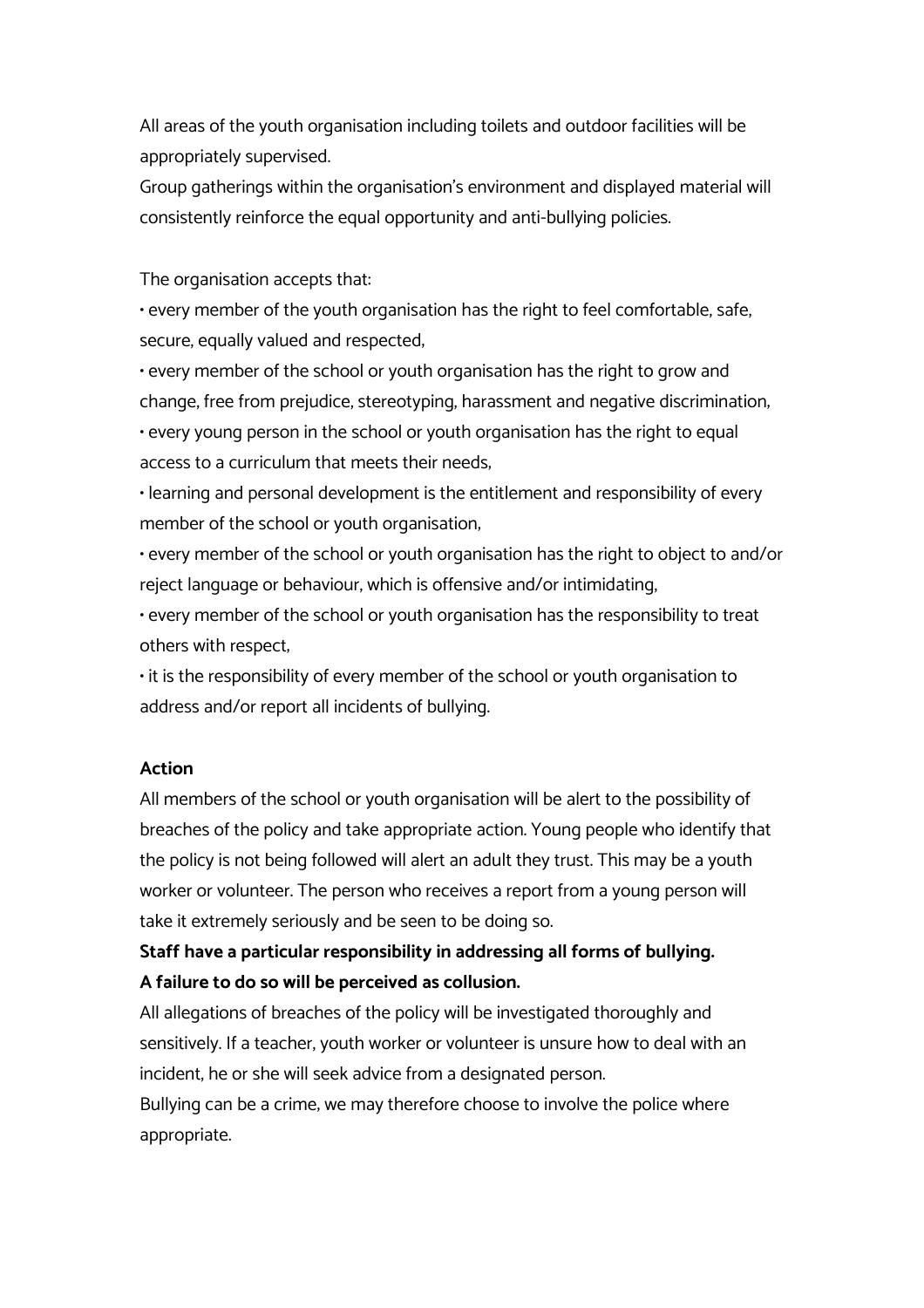Incidents and allegations will be investigated and the outcome recorded on the appropriate form. Feedback will always be provided to individuals who have made the allegations or complaint.

All incidents of bullying will be recorded and their frequency and type monitored. This information will be used to inform the development of the organisation's antibullying work.

Parents/carers/guardians are very important to the organisation and in particular they have much to contribute to our anti-bullying work. As part of the home/youth group contract all parents/carers/guardians will be asked to commit themselves to this policy.

The organisation, in return, commits itself to investigate any allegations of any form of bullying from parents/carers/guardians promptly and to feedback the outcome of such investigations. All incidents reported by parents/carers/guardians will be recorded.

The organisation will also discuss with parents/carers/guardians any incidents of bullying in which their child has been involved, either as victim or perpetrator. Parents/carers/guardians, pupils, teachers, youth workers, volunteers and other staff members will be given clear procedures on how to report incidents.

The organisation will provide training to all staff on how to recognise and deal with bullying. We recognise that this must be done in a consistent and transparent manner.

It is the responsibility of **young people** to:

• refuse to accept that bullying is a normal part of life;

• speak out about incidents of bullying wherever possible;

• take some responsibility for the wellbeing of other yourself and other children;

• report incidents of bullying, either as a witness or victim.

It is the responsibility of **parents** to:

- be aware of the school or clubs' anti-bullying policy and practice;
- encourage the views of the policy and practices in a practical way;
- provide positive role models for children to aspire to;
- encourage non-violent behaviour and resolution of conflicts;
- take allegations of bullying seriously;
- maintain a sense of proportion;
- take steps to assure a bullied child that it is not his/her fault;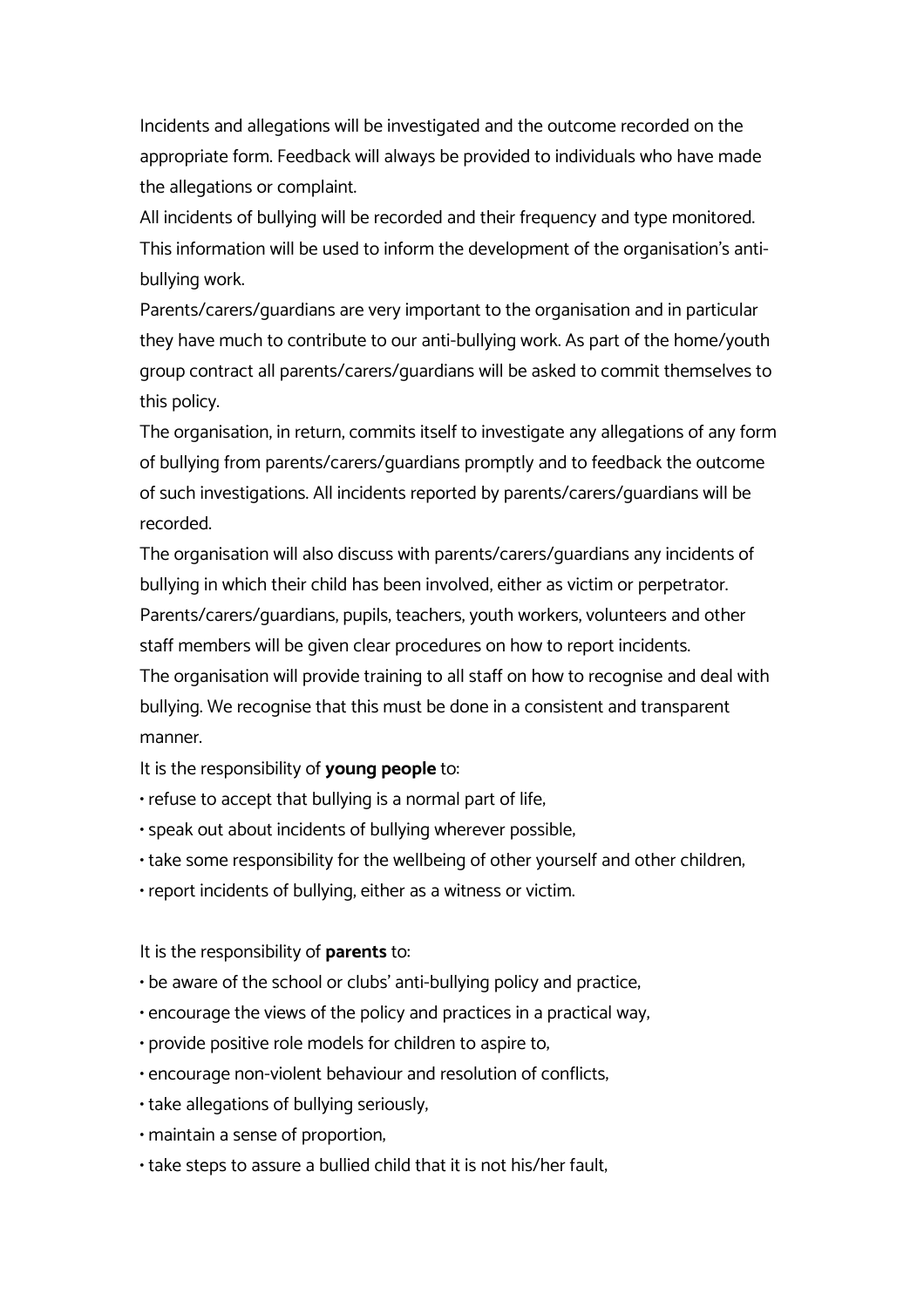• try to accept, understand and help solve the problem if it is your child who is bullying;

• work together with the staff at the school or club to solve the problem;

• be aware that external conflicts are not the responsibility of the school/organisation to resolve;

• challenge incidents of bullying witnessed in school or in the wider community.

The appointed Anti-Bullying Co-ordinator in this organisation is:

# Fiona Bourne

This policy will be reviewed regularly and revised as necessary in the ongoing process of development planning.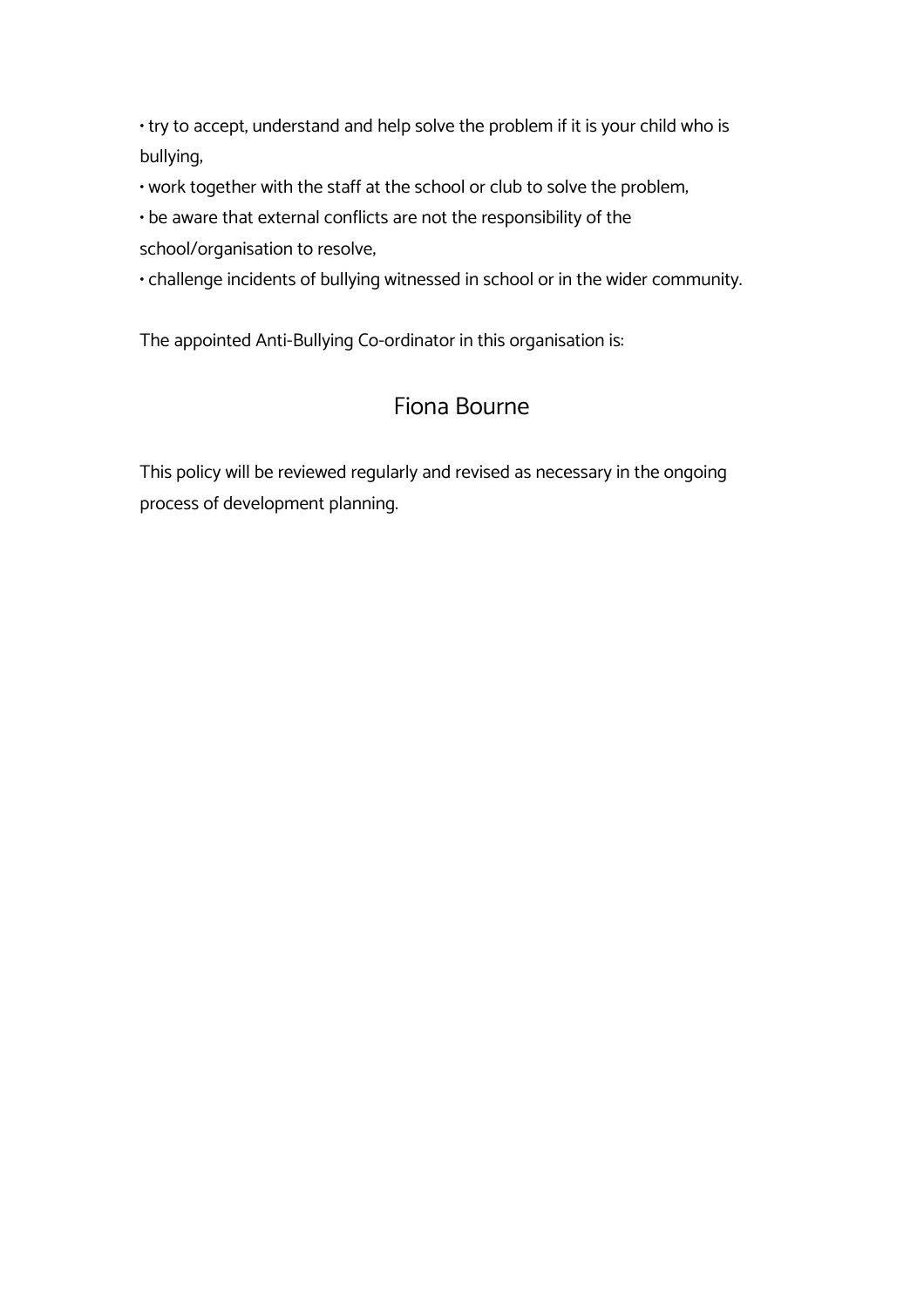# ANTI-CYBER BULLYING

#### **1 Policy**

Cyber bullying fulfils all the above, but in addition has other components to it and is dealt with further in this policy document. It is important to note that with technology and its uses developing rapidly, this document will need to be under constant review and will need to be consulted frequently to keep up to date.

#### **1.1.What is cyber bullying?**

Cyber bullying is the sending or posting of harmful or cruel texts or images using the internet or other (digital) communication devices.

#### **There are seven categories of cyberbullying:**

- Text message bullying involves sending unwelcome texts that are threatening or cause discomfort.
- Picture/video-clip bullying via mobile phone cameras is used to make the person being bullied feel threatened or embarrassed, with images usually sent to other people. 'Happy slapping' involves filming and sharing physical attacks.
- Phone call bullying via mobile phone uses silent calls or abusive messages. Sometimes the bullied person's phone is stolen and used to harass others, who then think the phone owner is responsible. As with all mobile phone bullying, the perpetrators often disguise their numbers, sometimes using someone else's phone to avoid being identified.
- Email bullying uses email to send bullying or threatening messages, often using a pseudonym for anonymity or using someone else's name to pin the blame on them. Chat room bullying involves sending menacing or upsetting responses to children or young people when they are in a web-based chat room.
- Bullying through instant messaging (IM) is an Internet-based form of bullying where children and young people are sent unpleasant messages as they conduct real-time conversations online (i.e. MSN, Bebo, etc.).
- Bullying via websites includes the use of defamatory blogs (web logs), personal websites and online personal polling sites. There has also been a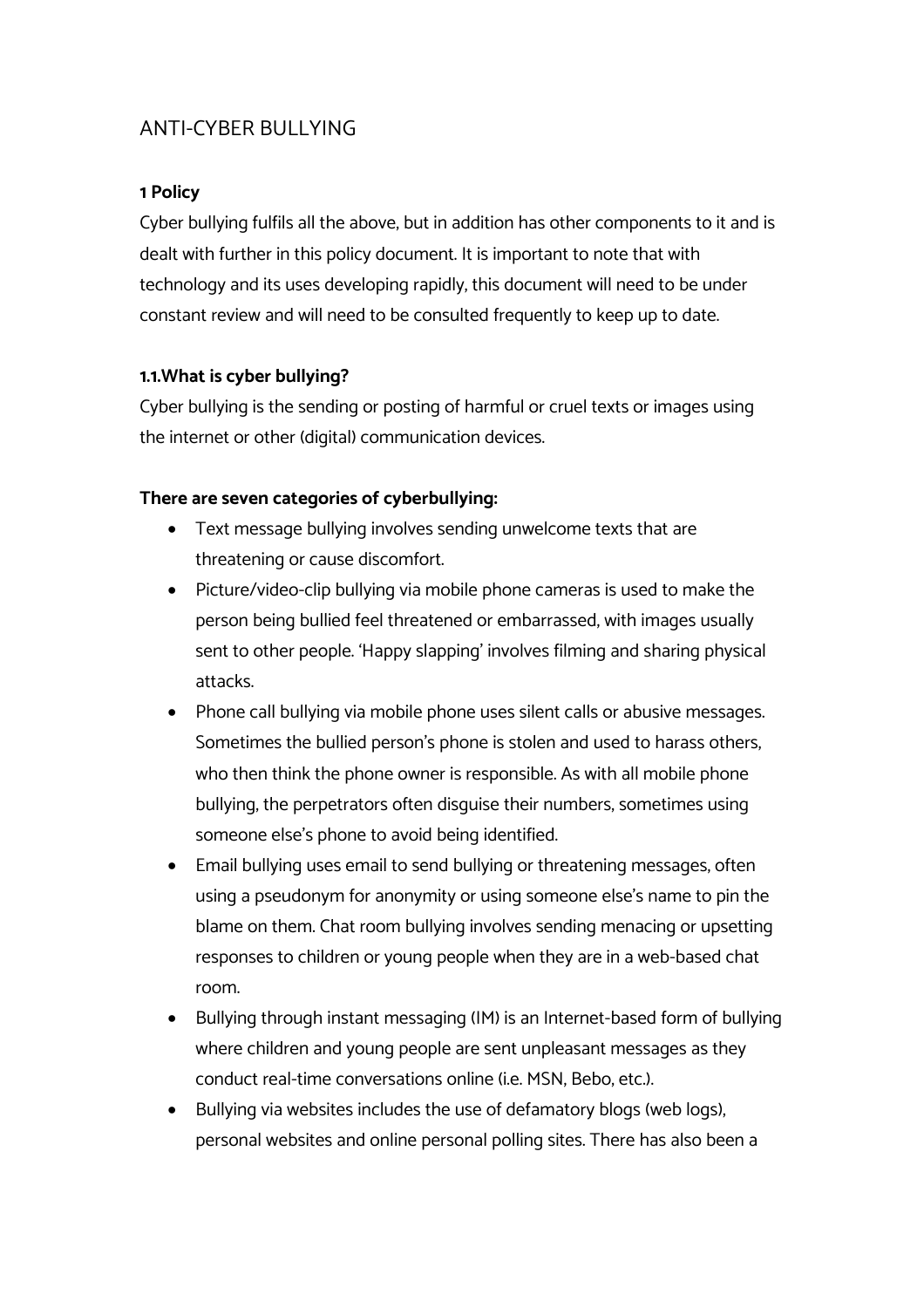significant increase in social networking sites for young people, which can provide new opportunities for cyberbullying.

It is important to note that many aspects of cyber bullying outlined above are illegal under UK law, and the School has the right to read e-mail and other electronic communications and take action because of information obtained in this way.

RISE Learning Zone's view on cyber bullying is that we will take action to prevent cyber bullying wherever possible and take action to stop such bullying as does occur, whenever we are involved however peripherally.

#### **1.2. Policy Aims**

• To ensure that there is a clear procedure to follow which deals with incidents of cyber bullying and that this is made explicit to staff, pupils and parents.

• To prevent cyber bullying by providing opportunity for discussion by learners and staff within the our programme of pastoral care.

• To ensure that all learners have access to an adult to whom they may talk in confidence in the knowledge that something will be done immediately to redress the problem and that the matter will be handled discreetly and sensitively.

• To make the unacceptable nature of cyber bullying and the consequences of any repetition clear to the cyber bully and his/her parents/guardians.

• To follow up each incident so as to ensure that the victim is given as much support as possible and also to prevent a recurrence of the behaviour.

• To make clear to parents of both victims and cyber bullies the actions which are being taken by us, the reasons for doing so and the extent of the support which parents can offer to reinforce those actions.

#### **Procedures**

#### **GUIDANCE FOR STAFF**

If you suspect or are told about a cyber-bullying incident, follow the protocol outlined below

Mobile Phones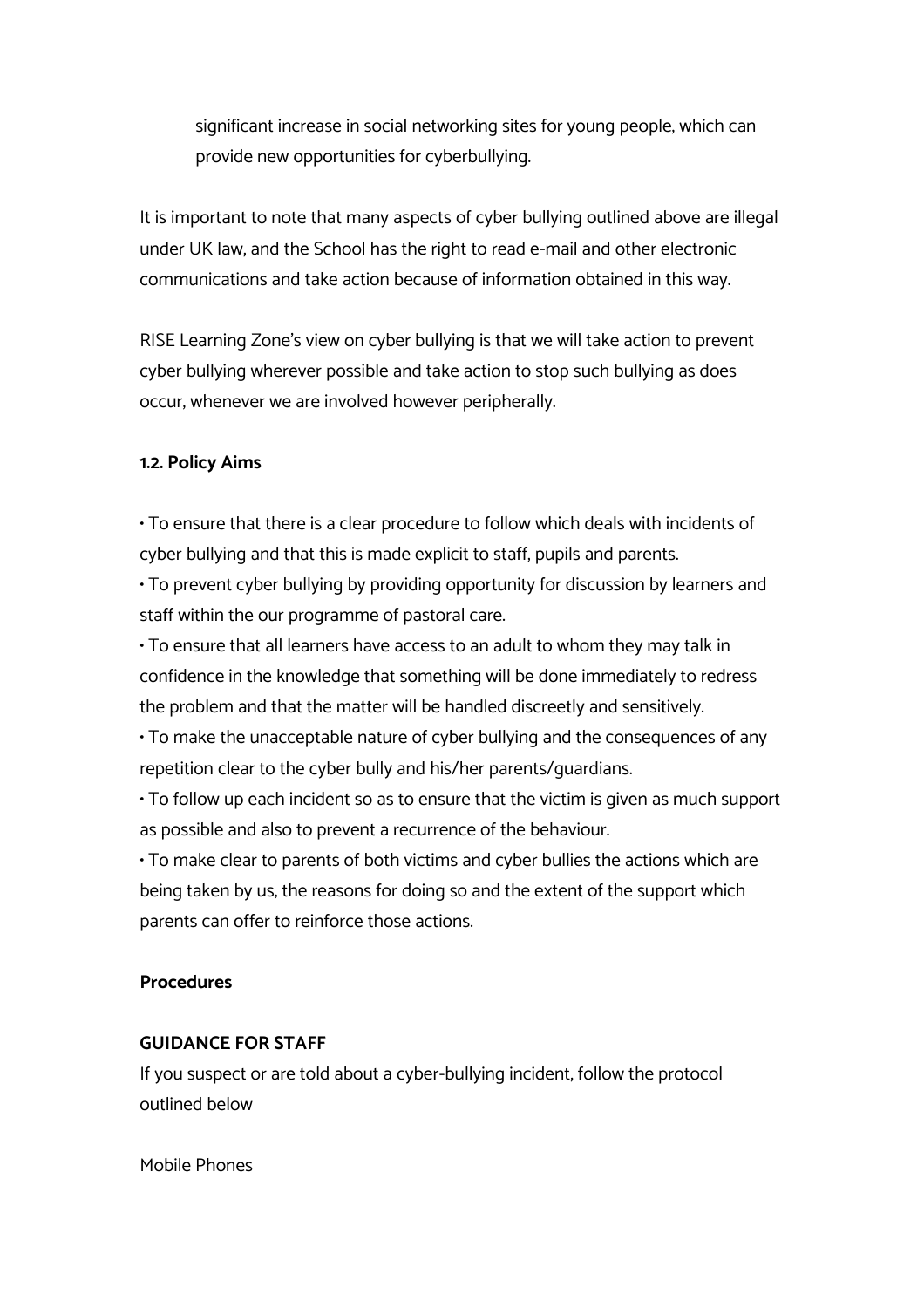- Ask the pupil to show you the mobile phone.
- Note clearly everything on the screen relating to an inappropriate text message or image, to include the date, time and names.
- Make a transcript of a spoken message, again record date, times and names.
- Tell the pupil to save the message/image.
- Inform a member of the appropriate Pastoral Leader and Senior Staff and pass them the information that you have.

# **Computers**

- Ask the pupil to get up on-screen the material in question.
- Ask the pupil to save the material.
- Inform the appropriate Pastoral Leader and Senior Staff and pass them the information that you have.
- Normal procedures to interview pupils and to take statements will then be followed particularly if a child protection issue is presented.
- Breaches of the schools Responsible Use Policy (RUP) will result in disciplinary action in line with the school's behaviour management policy. Any staff breach of the school's RUP will be dealt with by the appropriate disciplinary action.

# **GUIDANCE FOR PUPILS**

- If you believe you or someone else is the victim of cyber-bullying, you must speak to an adult as soon as possible.
- Do not answer abusive messages but save them and report them.
- Do not delete anything until it has been shown to your parents/guardian or a member of staff (even if it is upsetting, the material is important evidence which may need to be used later as proof of cyber-bullying).
- Do not give out personal IT details.
- Never reply to abusive e-mails.
- Never reply to someone you do not know.
- Stay in public areas in chat rooms.